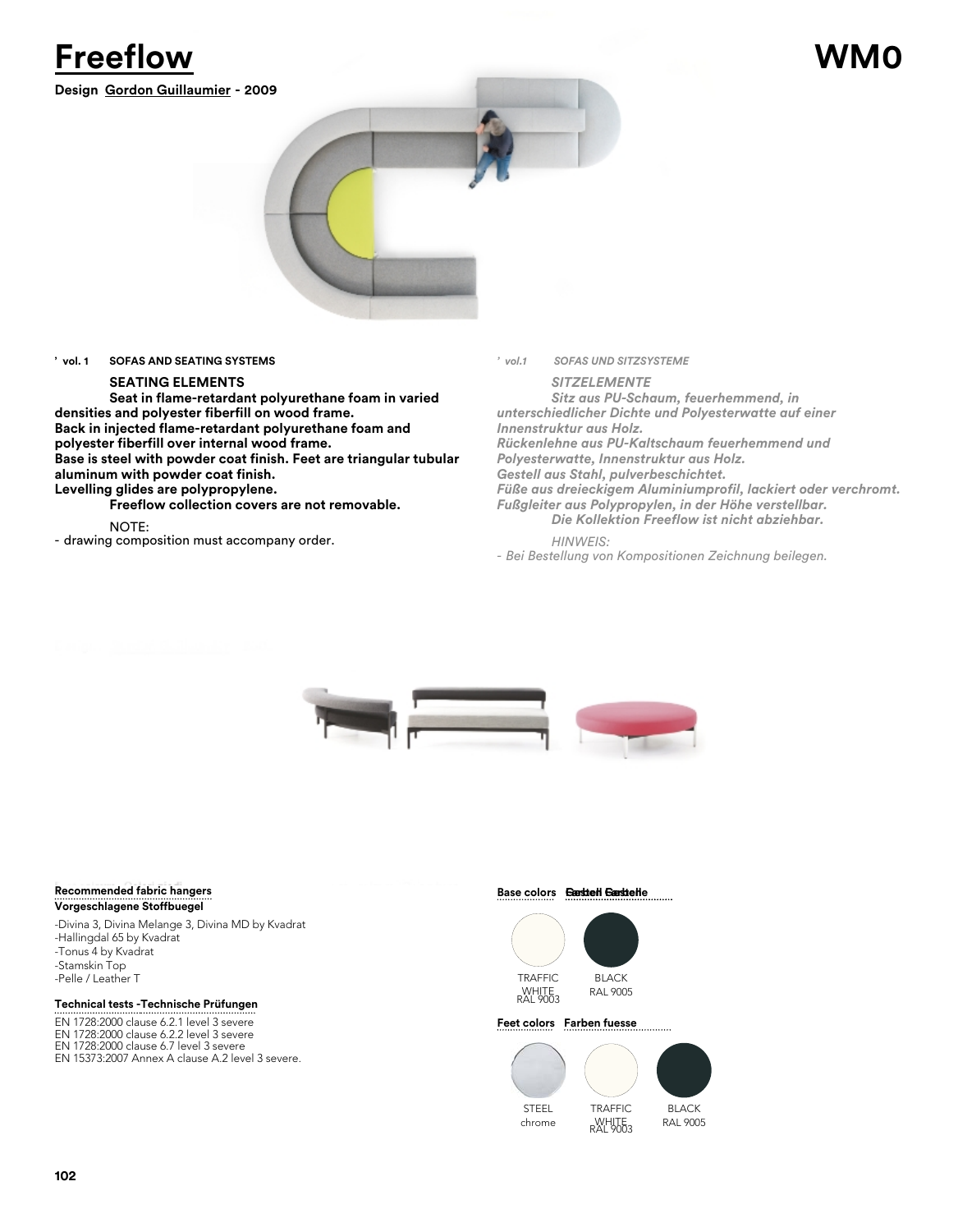# **Freeflow WM0**













| <b>Element Duale left</b>  |  |
|----------------------------|--|
| <b>Element Duale links</b> |  |



**Stool semicircular Stool circular**

**Hocker halbkreisfoermig Hocker rund**